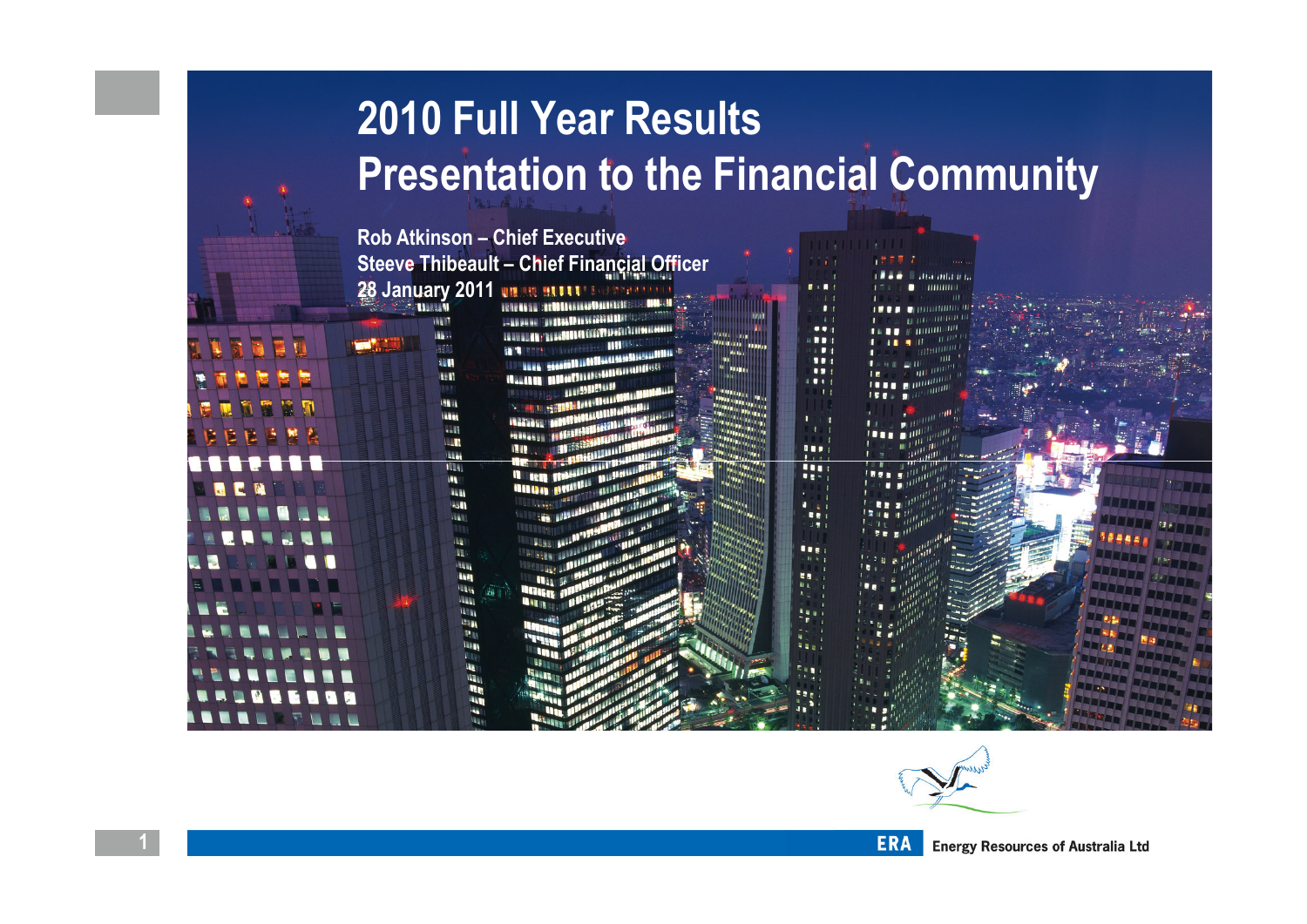## Acknowledge Traditional Owners

The mining operations of Energy Resources of Australia Ltd (ERA) are located on Aboriginal land and are surrounded by, but separate from, Kakadu National Park.

ERA respectfully acknowledges the Mirarr, Traditional Owners of the land on which the Ranger Mine is situated.

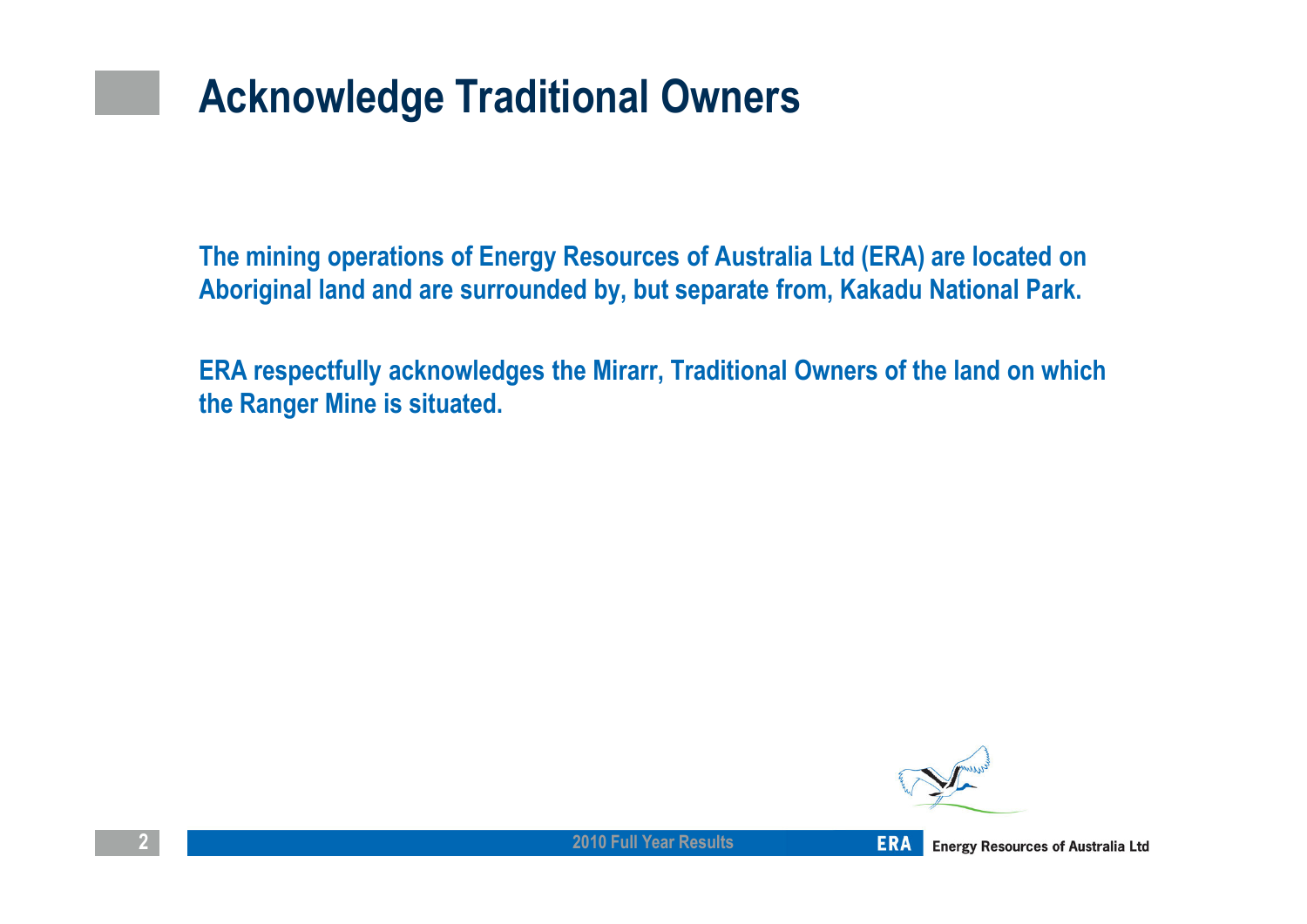## Forward-looking statements

This presentation has been prepared by Energy Resources of Australia Ltd ("ERA") and consisting of the slides for <sup>a</sup> presentation concerning ERA. By reviewing/attending this presentation you agree to be bound by the following conditions.

#### Forward-looking statements

 This presentation includes forward-looking statements. All statements other than statements of historical facts included in this presentation, including, without limitation, those regarding ERA's financial position, business strategy, plans and objectives of management for future operations (including development plans and subjectives relating to ERA's products, production forecasts and reserve and resource positions), are forwardlooking statements. Such forward-looking statements involve known and unknown risks, uncertainties and other factors which may cause the actual results, performance or achievements of ERA, or industry results, to be materially different from any future results, performance or achievementsexpressed or implied by such forward-looking statements.

Such forward-looking statements are based on numerous assumptions regarding ERA's present and future business strategies and the environment in which ERA will operate in the future. Among the important factors that could cause ERA's actual results, performance or achievements to differ materially from those in the forward-looking statements include, among others, levels of actual production during any period, levels of demand and market prices, the ability to produce and transport products profitably, the impact of foreign currency exchange rates on sales revenues, market prices and operating costs, operational problems, political uncertainty and economic conditions in relevant areas of the world, the actions of competitors, activities by governmental authorities such as changes in taxation or regulation and such other risk factors identified in ERA's most recent Annual Report. Forward-looking statements should, therefore, be construed in light of such risk factors and undue reliance should not beplaced on forward-looking statements. These forward-looking statements speak only as of the date of this presentation.

Nothing in this presentation should be interpreted to mean that future earnings per share of ERA will necessarily match or exceed its historical published earnings per share.

The information in this presentation relating to exploration results is based on information compiled by Greg Rogers, who is <sup>a</sup> member of the Australasian Institute of Mining and Metallurgy. Greg Rogers is <sup>a</sup> full-time employee of the company and he has sufficient experience which is relevant to the style of mineralisation and type of deposit under consideration and to the activity which he is undertaking to qualify as <sup>a</sup> Competent Person as defined in the 2004 Edition of the 'Australasian Code for Reporting of Exploration Results, Mineral Resources and Ore Reserves'. GregRogers consents to the inclusion in the report of the matters based on his information in the form and context in which it appears.

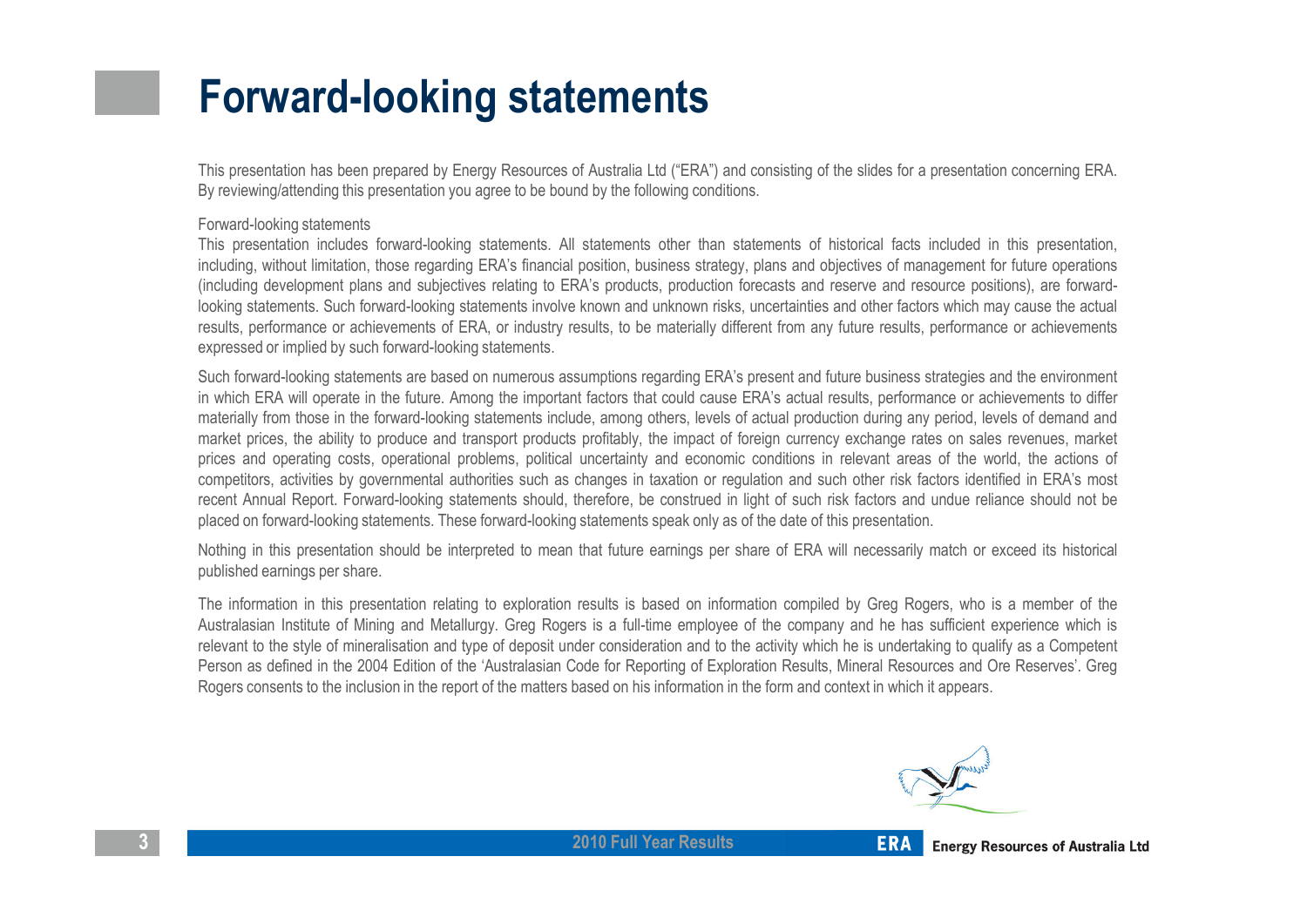## Agenda

### Safety

- People and community
- Operational performance
- Financial performance
- Water management
- Outlook

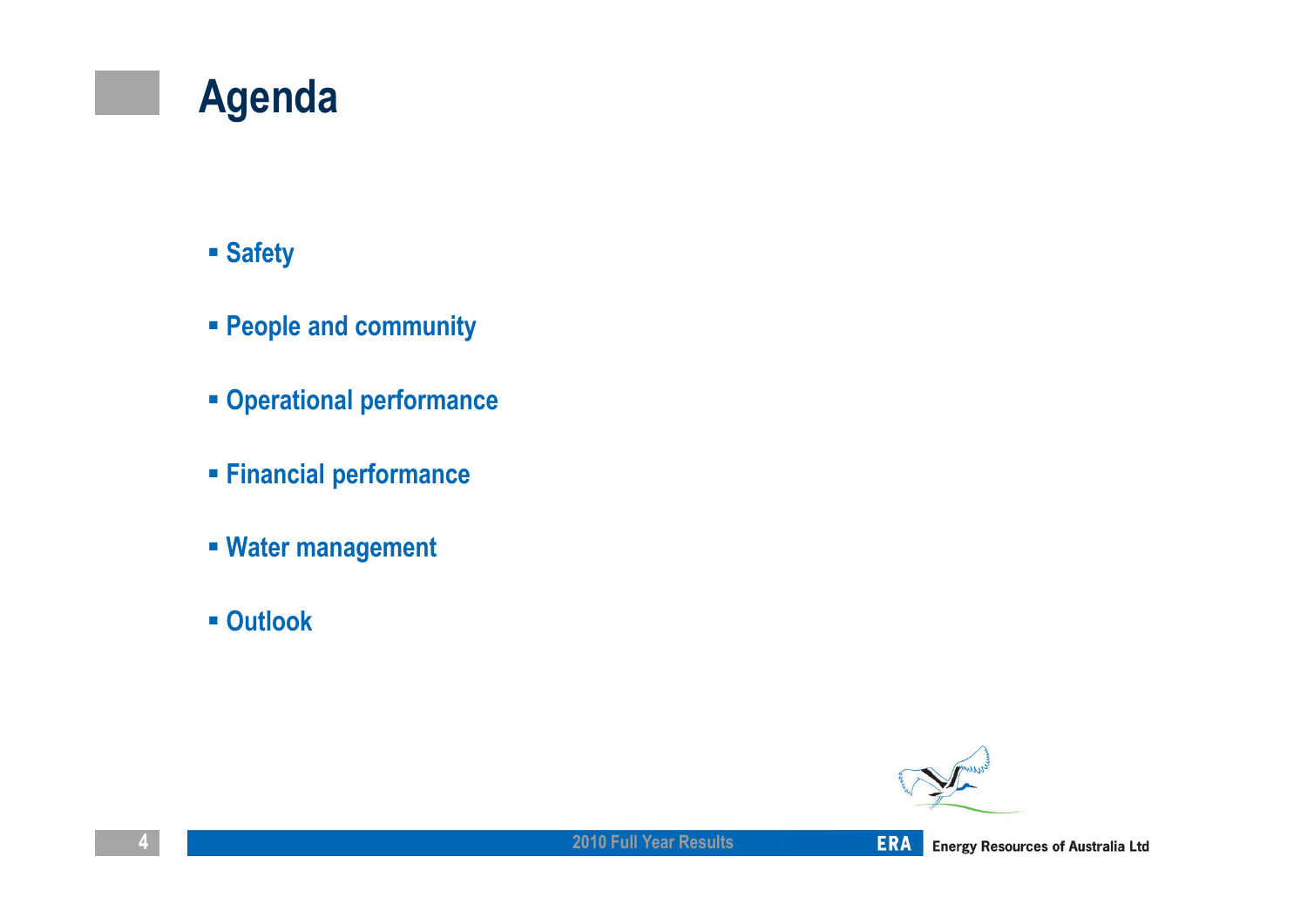# 2010 Summary

#### ■ Record plant performance

٠ Ore treated up by 6%

#### Difficult mining conditions

- $\blacksquare$ Late access to the bottom of the pit
- × Geotechnical issues
- × Average grade at the bottom of the pit, lower than expected

#### **Financial results impacted by low production**

 $\mathbf{u}$  . Purchase of material on the spot market

#### **■ Infill drilling programme completed in the Ranger pit**

- $\blacksquare$ Ranger in-situ reserves reduced by approximately 2,400 tonnes of uranium oxide
- $\blacksquare$  The infill drilling programme has significantly enhanced the resolution of the geological model and will enable more accurate mine scheduling of the remaining ore.

#### Strategic projects continuing

- $\blacksquare$ Work continued on the feasibility study for the proposed heap leach facility at the Ranger mine.
- $\blacksquare$  Completion of the study for the development of an exploration decline to conduct close spaced underground exploration drilling of the Ranger 3 Deeps resource.

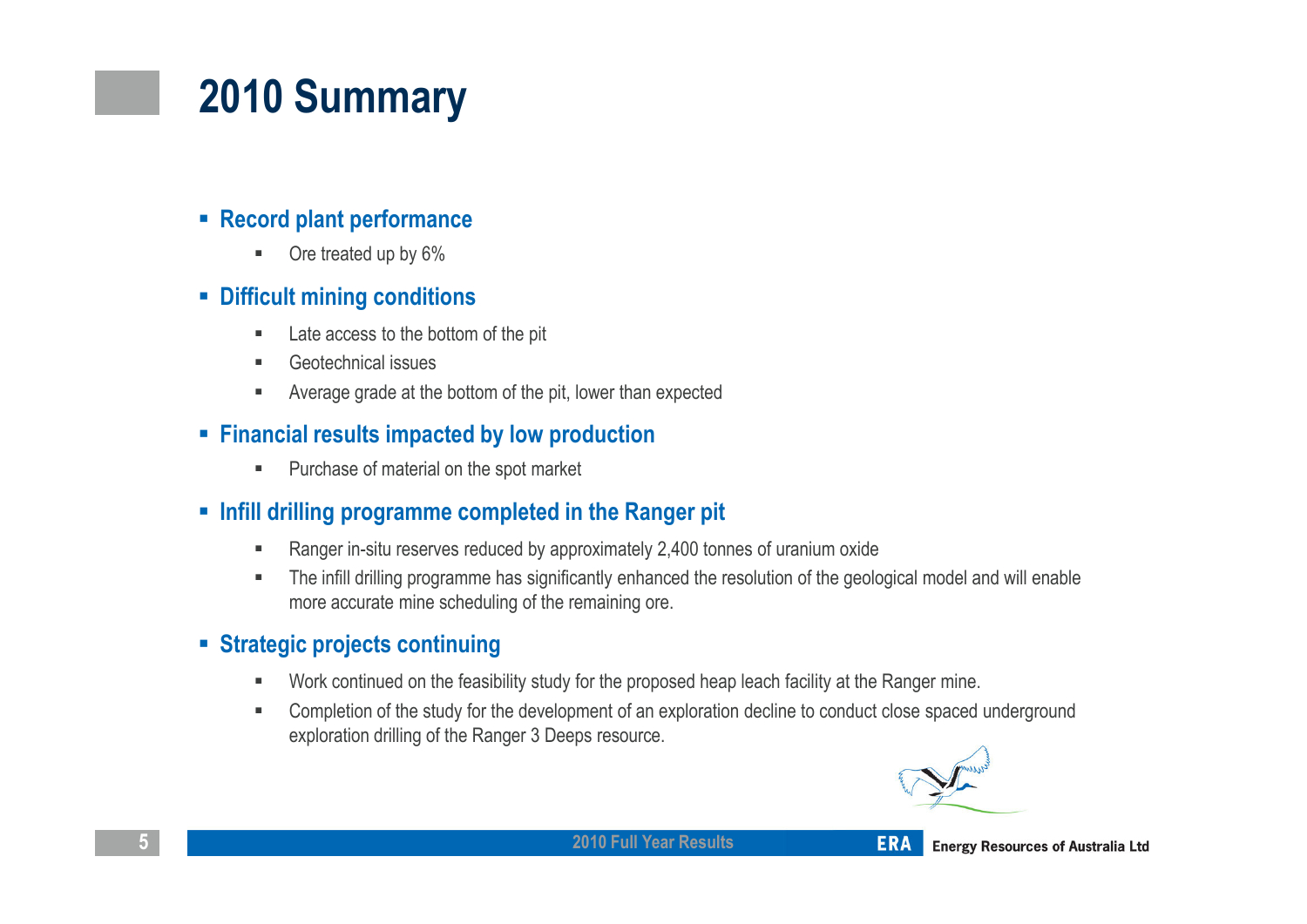

#### All injury frequency rate (AIFR) and lost time injury frequency rate (LTIFR)



2010 Full Year Results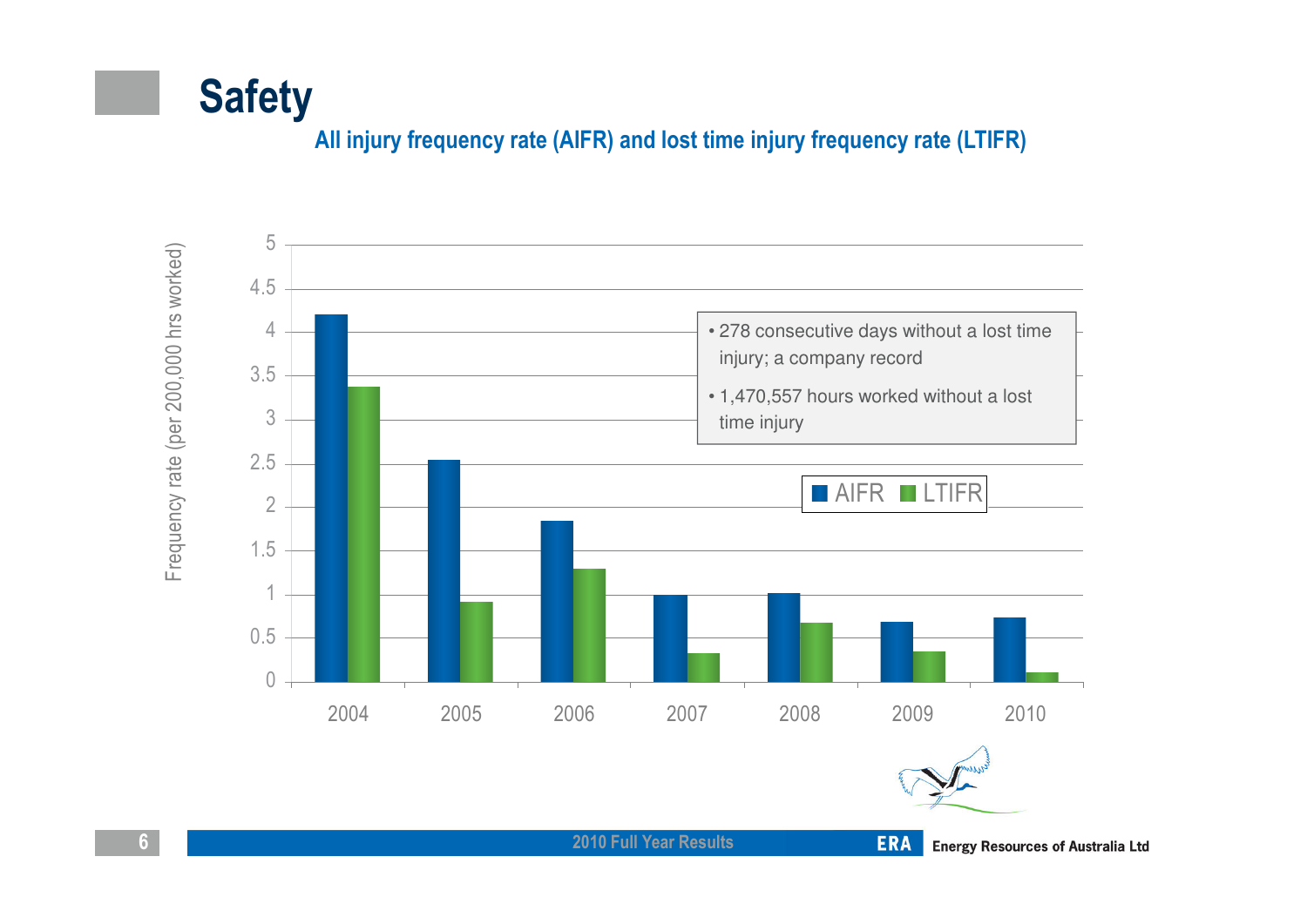### People and community

#### Indigenous employment





2010 Full Year Results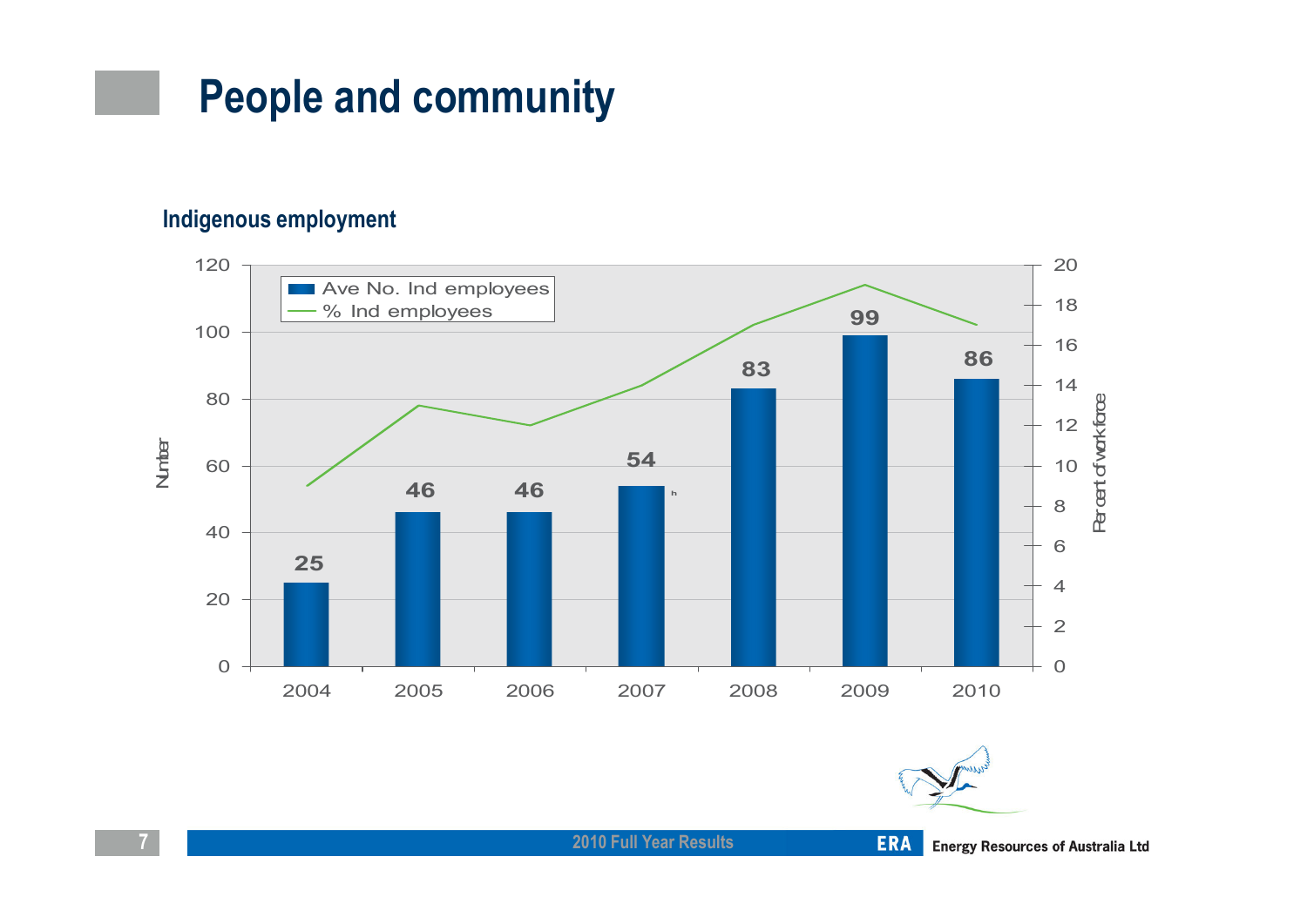## Operational performance

|                                 | 2010           | 2009            | <b>Change</b> |
|---------------------------------|----------------|-----------------|---------------|
| Material mined (million tonnes) | 10.6           | 19.5            | $-46%$        |
| Ore mined (million tonnes)      | 1.4            | 2.2             | $-36%$        |
| Ore treated (million tonnes)    | 2.4            | 2.3             | $+6%$         |
| Average mill head grade (%)     | 0.19           | 0.26            | $-27%$        |
| Mill recovery (%)               | 87.2           | 88.3            | $-1\%$        |
| Production drummed- $U_3O_8$    |                |                 |               |
| - tonnes<br>$-000$ lbs          | 3,793<br>8,362 | 5,240<br>11,553 | $-28%$        |

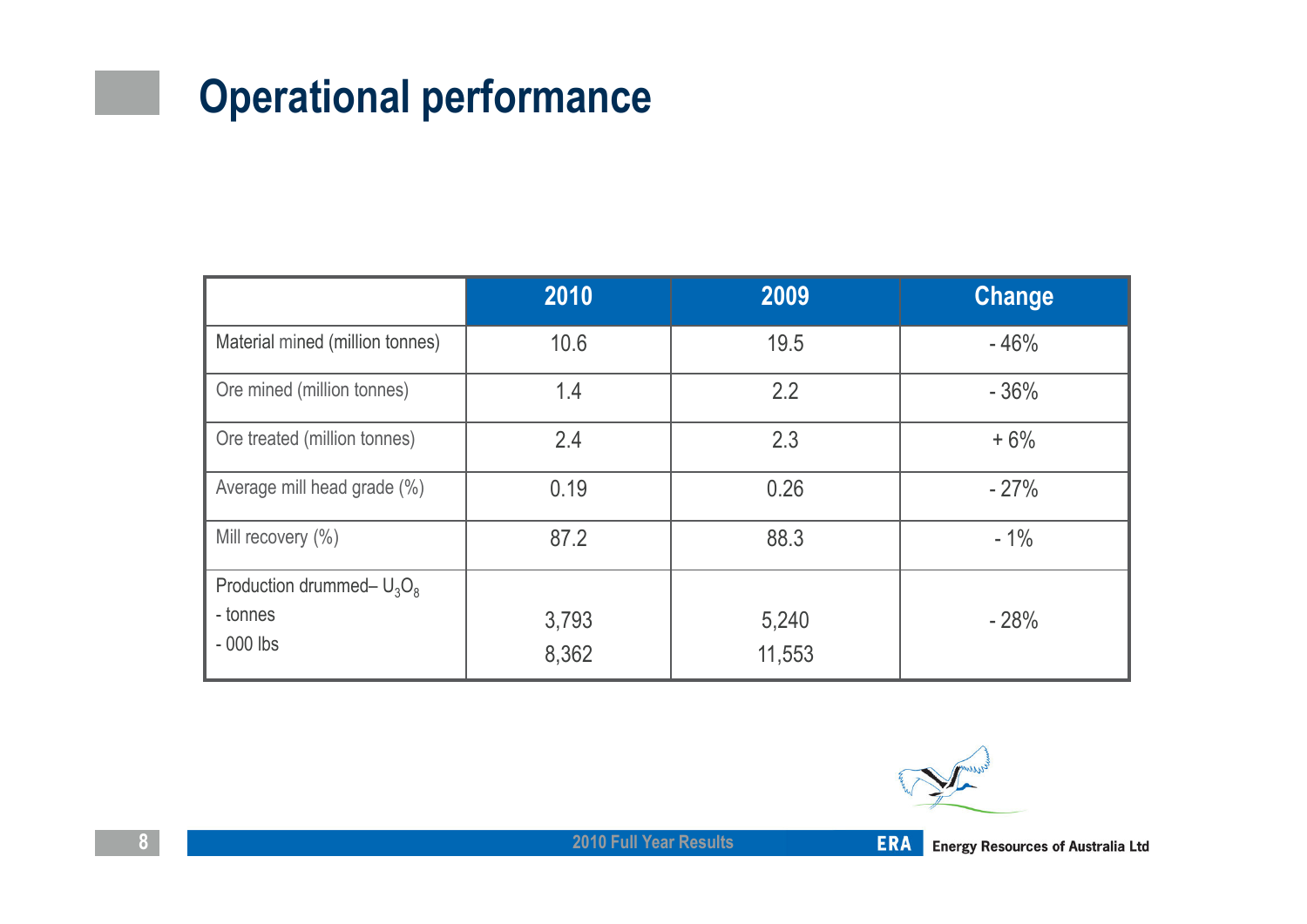## Financial overview

|                                                  | 2010   | 2009  | <b>Change</b> |
|--------------------------------------------------|--------|-------|---------------|
| Net profit after tax - \$ million                | 47.0   | 272.6 | $-83%$        |
| Underlying earnings - \$ million                 | 52.8   | 272.6 | $-81%$        |
| Income - \$ million                              | 586.0  | 780.6 | $-25%$        |
| Revenue from sales of uranium oxide - \$ million | 572.0  | 767.8 | $-26%$        |
| Net cash flow - \$ million                       | (66.0) | 146.8 | $-145%$       |
| Capital expenditure - \$ million                 | 45.0   | 37.1  | $+22%$        |
| Sales volume (tonnes uranium oxide)              | 5,026  | 5,497 | $-9%$         |
| Average realised price - US\$/lb                 | 48.16  | 50.84 | $-5%$         |
| Total dividends for the year (cents per share)   | 8      | 39    | $-79%$        |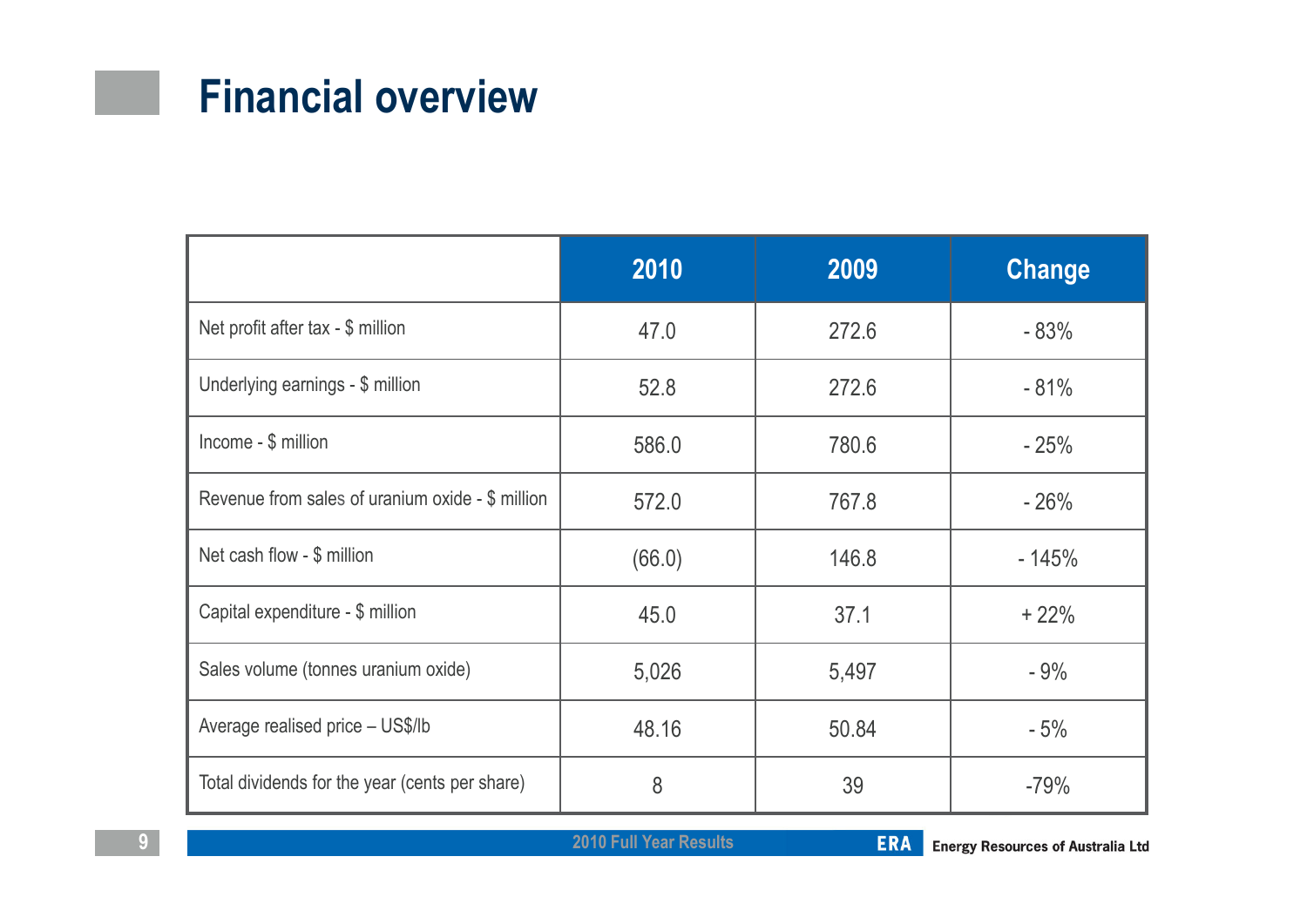### Net profit after tax

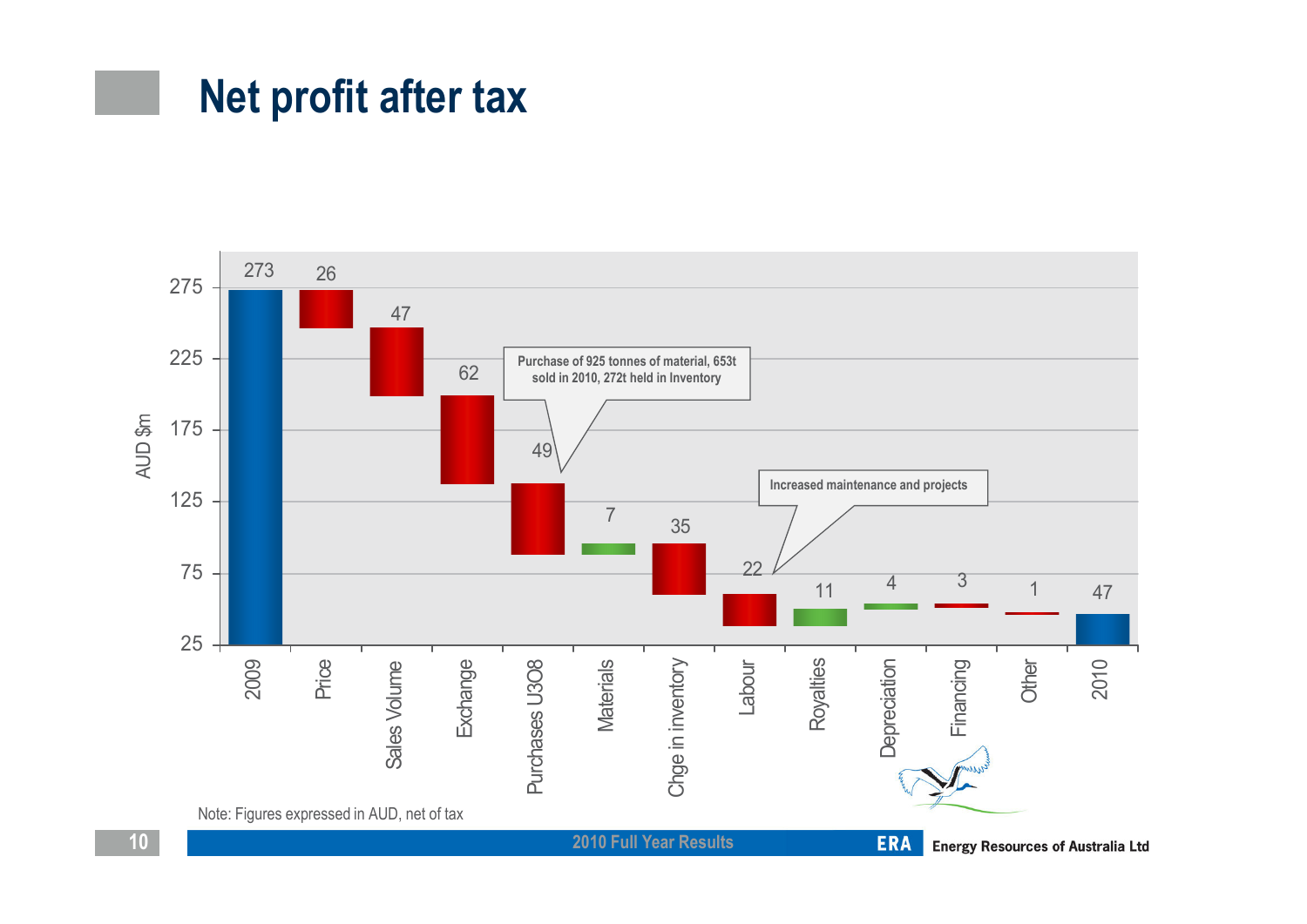## Capital expenditure

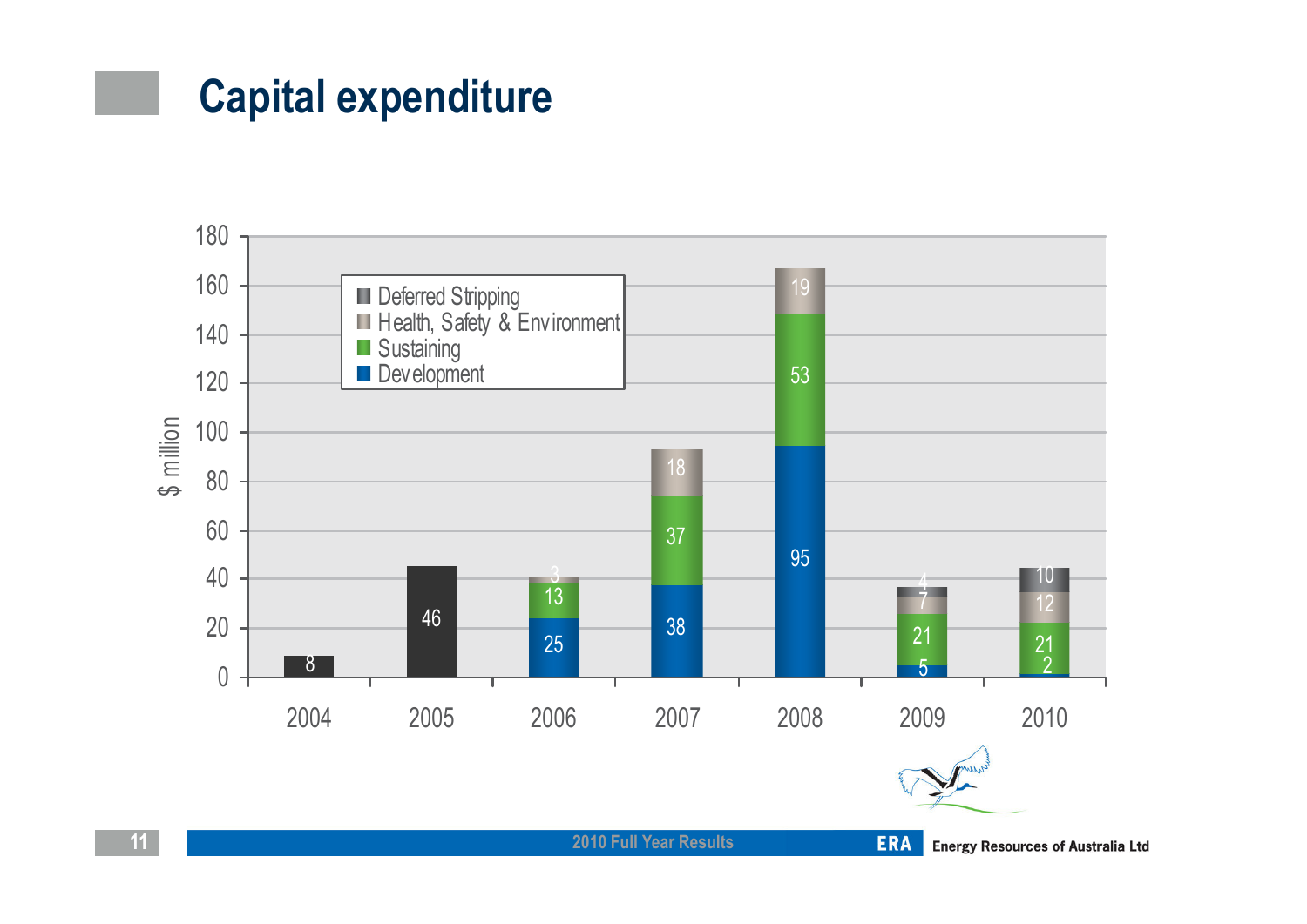## Temporary suspension of milling operations

#### On 28 January 2011 ERA will commence an orderly suspension of plant processing operations, for a period of 12 weeks as a precautionary measure to ensure that levels in the Tailings Storage Facility (TSF) remain below the authorised operating limit

- The La Niña weather pattern, which has brought extensive flooding to the eastern states of Australia, has also brought significantly higher than average rainfall to the Ranger Mine since October 2010.
- Water levels in the TSF are currently higher than predicted for this time of the year.
- Higher than average rainfalls are forecast for remainder of the 2011 wet season
- Reduced inflows into the TSF, due to the suspension of plant processing, will allow extra capacity to manage unexpected extreme rain events in the coming months
- Opportunity to bring forward important planned maintenance and improvement initiatives
- All sales commitments to ERA customers will be met. The shortage of supply will be managed by inventory management, swaps and loans
- ERA has advised regulatory authorities and key stakeholders of this precautionary measure
- Subject to weather conditions, mining operations continue as planned





2010 Full Year Results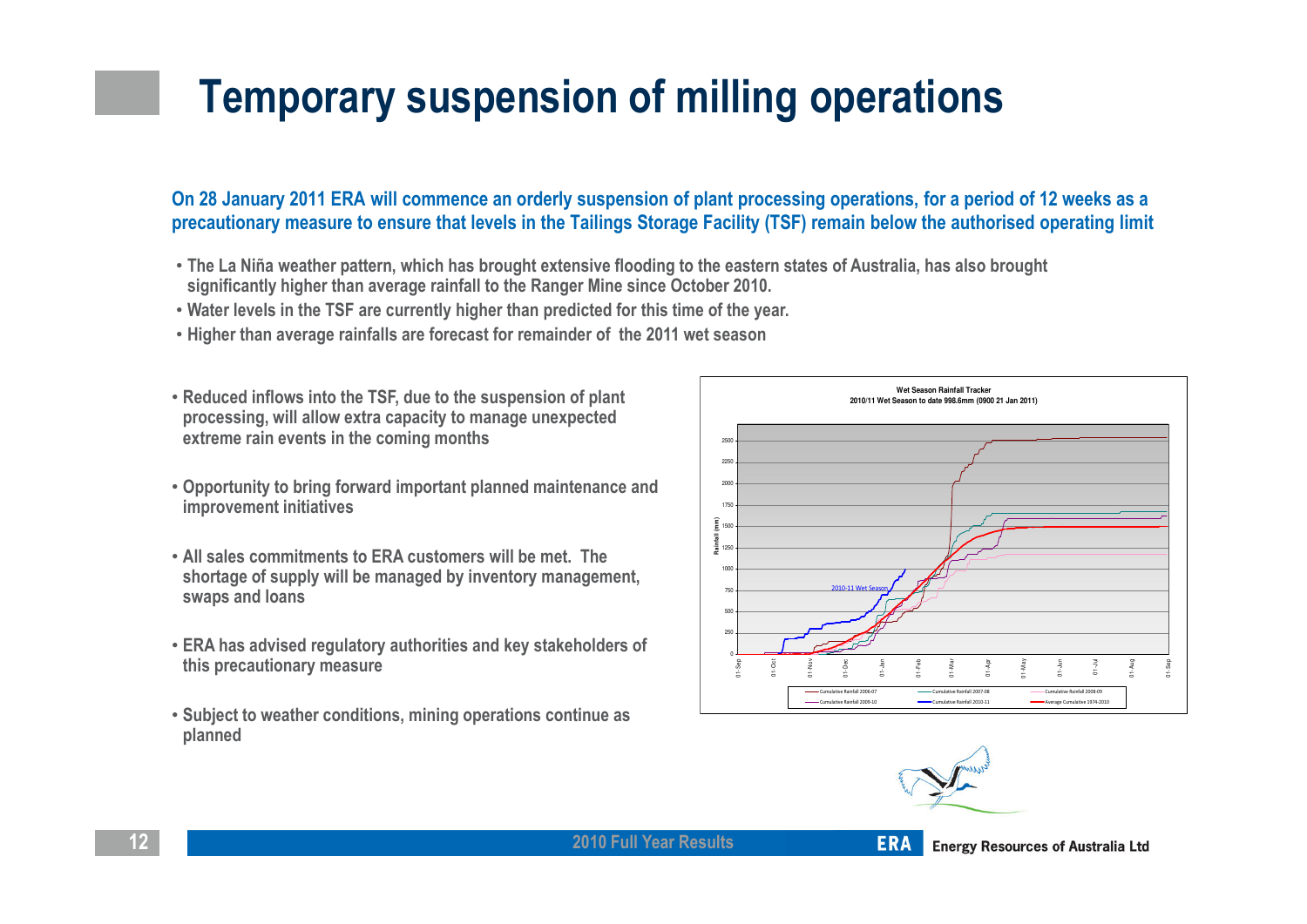## Development projects and exploration

#### Heap Leach

- 15,000 to 20,000 tonnes of Uranium Oxide contained in low grade material stockpiles
- Heap Leach facility feasibility continuing
- Environmental Impact Statement submission in the first half of 2011

#### Ranger 3 Deeps

- Ranger 3 Deeps resource of 34,000 tonnes of Uranium Oxide indicated
- First stage of potential development sequence is construction of exploration decline to conduct close spaced underground exploration drilling
- Final decision expected in the second quarter of 2011
- Subject to approvals decline construction commencement targeted for May 2011

#### Further exploration

• Program to commence exploration of prospective targets on the Ranger lease



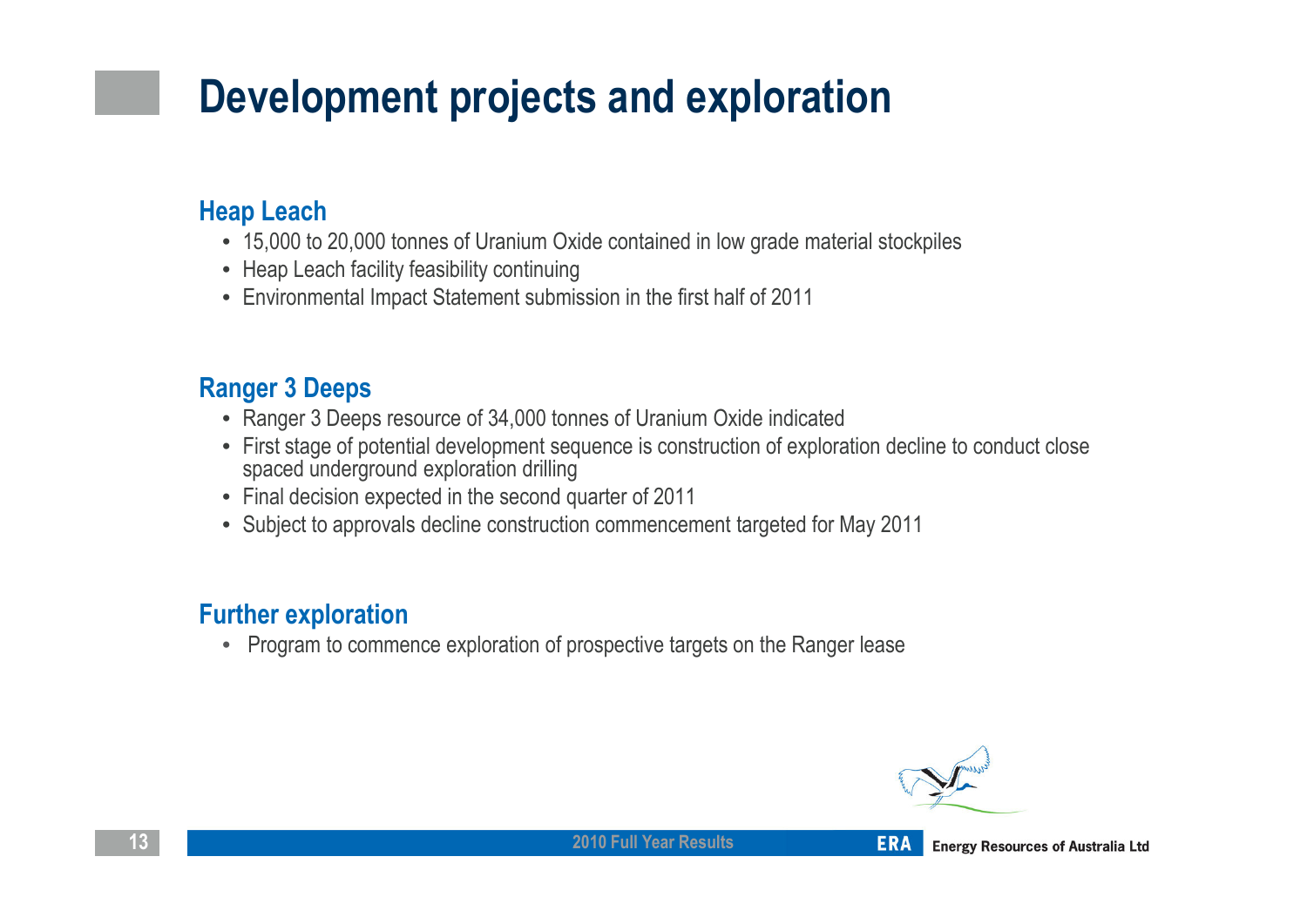## **Outlook**

#### 2011

- 2011 production of uranium oxide expected to be at a similar level to 2010
- Sales commitments are around 4,500 tonnes
- The supply shortfall due to the suspension of processing will be covered by way of inventory management, swaps and loans.
- Approximately 450 tonnes of sales supplied from purchases (currently contracted)
- Average realised price favourably impacted by the completion in 2010 of a large volume and lower priced legacy contract

#### The outlook of the uranium industry remains robust

- Sustained government and public interest, given the carbon constrained economy
- Significant nuclear power build programs underway globally, particularly China
- New supplies of uranium slow to come to market
- Spot and term prices recovering strongly from the lows of early 2010



2010 Full Year Results